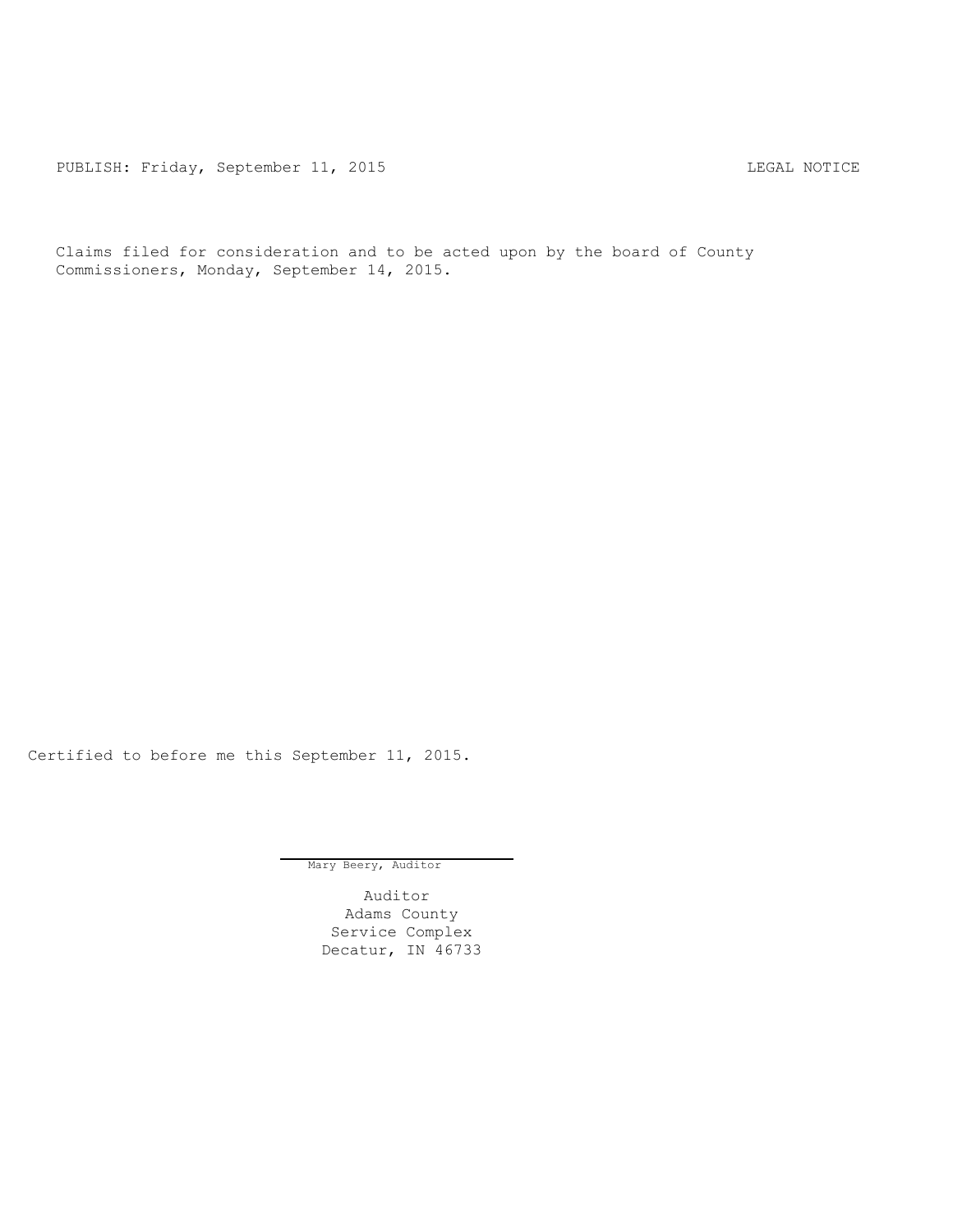

## **Claims Docket for Newspaper Adams County, Indiana**

## For Period: **8/11/2015** to **8/24/2015**

*313 W. Jefferson St. Decatur, IN 46733 (219) 724-2600*

Date Claims to be Paid: **9/14/2015**

| Vendor                                 | Amount    | Vendor                                   | Amount     |
|----------------------------------------|-----------|------------------------------------------|------------|
| Adams County Council On Aging, Inc.    | 1,900.00  | Adams Memorial Hospital                  | 34,708.39  |
| Indiana Michigan Power                 | 10,243.11 | Appraisal Research Corporation           | 6,534.58   |
| Berne Tri-Weekly News                  | 137.54    | Butler, Fairman, & Seufer                | 2,995.00   |
| <b>Charles Bowers</b>                  | 2,333.33  | Cintas Location #338                     | 54.35      |
| City Of Decatur                        | 2,606.09  | Clarke Mosquito Control Products         | 13,257.03  |
| Decatur True Value                     | 4.45      | Complete Printing Service                | 315.80     |
| David L. Sommer                        | 50.00     | Decatur Daily Democrat                   | 590.79     |
| <b>Decatur Dental Services</b>         | 222.30    | <b>Decatur Postmaster</b>                | 490.00     |
| Decatur Tire Center                    | 19.50     | Erie Haven                               | 1,339.90   |
| Gordon Food Service                    | 2,261.62  | H M L, Inc.                              | 85.00      |
| Hilty Engine Service                   | 65.72     | Indiana State Police                     | 244.00     |
| Joe Spaulding                          | 220.88    | Kiess Electric                           | 190.80     |
| Lehman Feed Mill                       | 906.00    | Mark S. Gresla, MD                       | 420.25     |
| Nipsco                                 | 26,298.76 | Park Center, Inc.                        | 266.38     |
| Rhonda L. McIntosh                     | 11.12     | Rorick Electric                          | 1,221.50   |
| Roto-Rooter                            | 400.00    | Selking International                    | 195,798.44 |
| <b>Shifferly Dodge</b>                 | 101.85    | Print Shop                               | 20.70      |
| Thomas Wade Sheets                     | 25.00     | Underground Pipe & Valve,                | 5,089.00   |
| West Payment Center                    | 552.77    | Zwick And Jahn Funeral Home              | 100.00     |
| Mary Baker                             | 50.00     | Jay County REMC                          | 51.72      |
| Tri County Excavating                  | 3,515.00  | Youth Opportunity Center, Inc            | 5,740.00   |
| Summit City Reporting, Inc.            | 113.74    | Deatra M. Peterson                       | 14.98      |
| Chad W. Sprunger                       | 931.45    | Zurcher's Best-One Tire & Auto Care, Inc | 17.00      |
| Tom Magnan/Special Needs               | 100.59    | Amy Richison, Huntington Co. Prosecutor  | 138.60     |
| <b>Ronald Thieme</b>                   | 196.50    | Harvest Land Co-op                       | 18,186.09  |
| Koorsen Fire and Security, Inc.        | 618.00    | Wal-Mart                                 | 180.62     |
| Adams County Truck Repair, Inc.        | 3,468.04  | Beth A. Webber                           | 5,548.00   |
| Michael G. Werling                     | 850.00    | Troyer's Market LLC                      | 3,481.60   |
| Bi-County Services, Inc                | 3,276.00  | <b>Standard Register Company</b>         | 300.97     |
| Indiana Vital Records Association      | 150.00    | Sullivan RV Service, Inc.                | 2,100.00   |
| Verizon Wireless                       | 485.15    | <b>Stationair's Express</b>              | 260.46     |
| Cintas Location #G64                   | 870.58    | LBH Chemical & Industrial                | 1,079.20   |
| Office Depot                           | 99.00     | Decatur Ace Hardware                     | 610.81     |
| WM Imaging Solutions, Inc.             | 31.83     | Phil Eicher                              | 50.00      |
| Carnall, Andrews & Crell, P.C.         | 161.00    | Highway Petty Cash - Lonnie Caffee       | 29.90      |
| Trevor Callahan                        | 54.47     | Anna Steiner                             | 50.00      |
| Amy Rumschlag                          | 142.69    | <b>Central Customer Charges</b>          | 327.37     |
| James J. Voglewede, Jr.                | 140.00    | Ebberts Seed and Chemical                | 454.50     |
| <b>Indigital Telecom</b>               | 4,312.17  | Asphalt Material, Inc.                   | 59,527.11  |
| Pitney Bowes, Inc.                     | 261.50    | Mediacom                                 | 98.91      |
| Elevatus Architecture                  | 9,606.87  | Gerber & Company Foods, LLC              | 60.00      |
| <b>Bryant Combine Parts</b>            | 351.30    | Troyer Brothers, Inc.                    | 97.50      |
| CenturyLink                            | 356.63    | Rodney G Bollenbacher                    | 50.00      |
| Brianna Jo Brodbeck                    | 6.12      | Indiana Bureau of Motor Vehicles         | 30.00      |
| Indiana Association of County Councils | 140.00    | Laura Arnold                             | 18.00      |
| Correctional Counseling, Inc.          | 319.37    | U.S. Aggregates Inc.                     | 42,086.72  |
| Kristina A. Nichols/Cans for CoPays    | 13.20     | Kroger Pharmacy Patient Accounts         | 24.30      |
| Wex Bank                               | 127.99    | Jessica Nix                              | 1,705.27   |